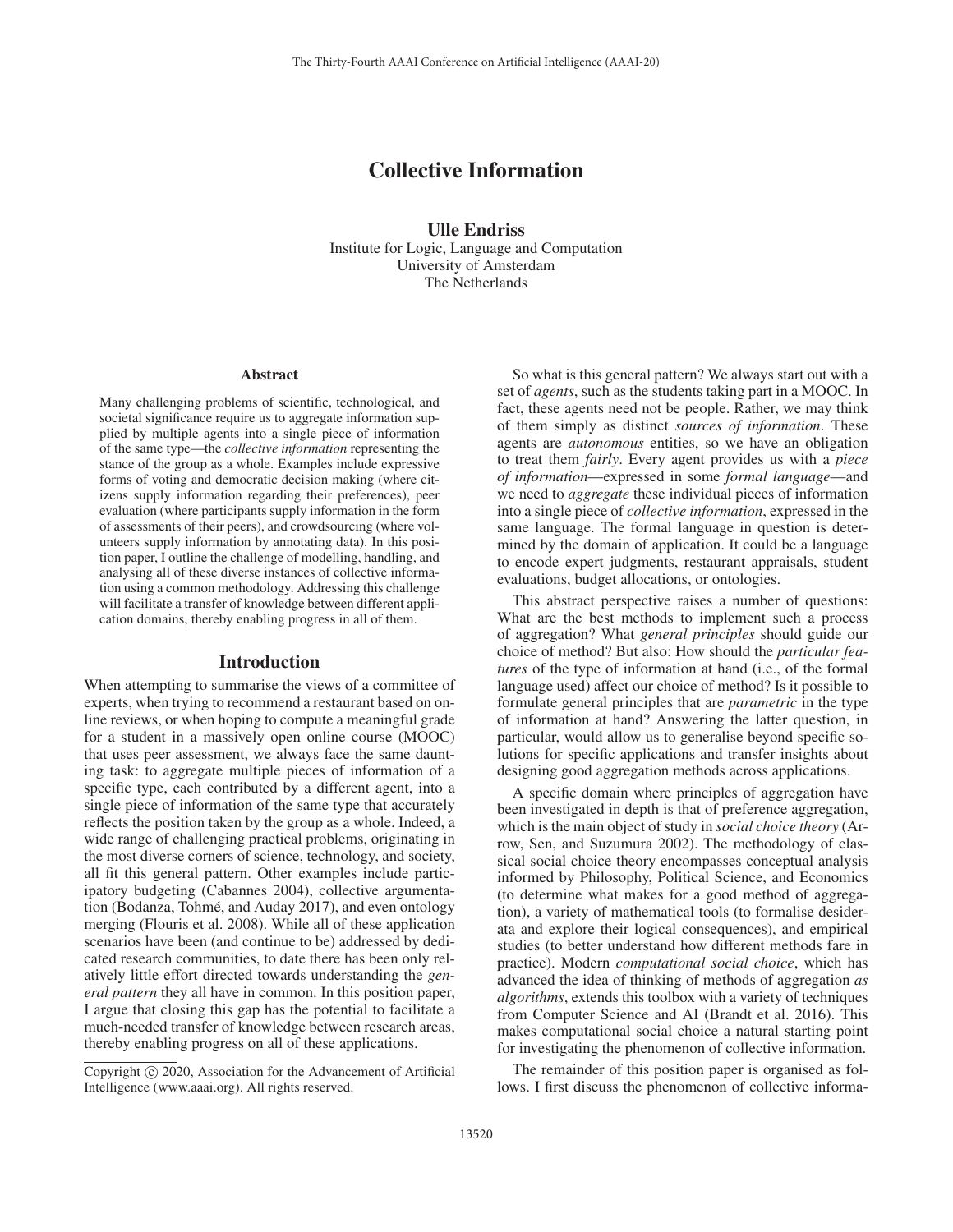tion and how it may be formalised in a little more detail (*what?*). I then review a number of application domains that would directly benefit from a deeper understanding of this phenomenon (*why?*) as well as a number of disciplines that are likely to be relevant in developing such an understanding (*how?*). Finally, I outline what I consider to be the main challenge in this area: to understand how specific features of the type of information to be aggregated should impact on our choice of aggregation mechanism (*whither?*).

# *What?* — Collective Information

Collective information is what we obtain when we aggregate several individual pieces of information. Let  $\mathcal L$  be a (finite) *formal language* for describing pieces of information relevant to a specific application. For example, in the context of the work of a hiring committee that has to rank three job candidates—Alice, Bob, and Carol—the language  $\mathcal L$  might be the set of the  $3! = 6$  possible rankings of the candidates:



For other applications, we may need a very different language. For example, suppose we want to annotate a large corpus of linguistic data with semantic information that can be used by researchers in natural language processing (NLP) as a gold standard when testing machine learning techniques to recognise such semantic features automatically. We could try to do this by crowdsourcing many (likely low-quality) annotations using a tool such as AMAZON'S MECHANICAL TURK and then aggregate this information into a (hopefully) high-quality gold standard annotation (Snow et al. 2008). In this context,  $\mathcal L$  might be the set of all conceivable (partial) annotations. Imagine, for instance, we want to annotate the 800 sentence-pairs collected by Dagan, Glickman, and Magnini (2006) for the purpose of training NLP systems to automatically recognise *textual entailment*. Then a partial annotation might be modelled by the list of the 800 identifiers used in this dataset, with each of them being labelled by  $\checkmark$  (if the first sentence of this pair entails the second),  $\chi$  (if this is not the case), or a question mark (if this pair has not been annotated at all). Thus,  $\mathcal L$  now has  $3^{800}$  elements:

| 001:         | 001:           | 001:             | 001:                          |  |
|--------------|----------------|------------------|-------------------------------|--|
| 799:<br>800: | 799:<br>800: X | 799:<br>$800:$ ? | 799: X<br>$800:$ $\checkmark$ |  |

Every agent reports an expression belonging to  $\mathcal{L}$ . The elements of  $\mathcal L$  are also the pieces of information an aggregation rule mighty return. Thus, an *aggregation rule* for language L and n agents (with  $n \in \mathbb{N}$ ) is a function F mapping each profile of individual pieces of information, one for each agent, to a single collective piece of information:

$$
F:\mathcal{L}^n\to\mathcal{L}
$$

In fact, often a small refinement of this very simple model will be useful. For the input to  $F$  we may want to restrict attention to elements of L that meet certain *input constraints*

and for the output of F we may want to impose certain *output constraints* (Endriss 2018).

For example, in the context of voting in our hiring committee, we may think of  $\mathcal L$  as the set of all *weak orders* on {*Alice*, *Bob*, *Carol* }, thereby allowing for ties in a ranking. We could then impose *antisymmetry* as an input constraint (forcing each agent to provide a strict ranking) and *dichotomousness* as an output constraint (forcing at most two levels, thereby distinguishing only candidates accepted and candidates rejected for the job). As a second example, consider again the case of crowdsourcing annotations of a linguistic corpus. Maybe we want to allow each individual worker to annotate any number of sentence-pairs (so no input constraint is required), but in the output we might require all pairs to be annotated (so the output constraint should exclude annotations with question marks).

# *Why?* — Application Scenarios

Being able to model, handle, and reason about collective information is important, because collective information is a core component of a wide range of application domains of scientific, technological, and societal relevance. Let us review some of them here.

The first three examples concern applications with a clear societal component. They belong, broadly speaking, to the domain of politics and the design of democratic institutions. They particularly relate to collective decision making at the local level, thereby promoting citizen involvement.

- Expressive voting. Running an election amounts to aggregating information on the preferences of individual voters into collective information regarding the preferences of the electorate as a whole. Specifically, if  $\mathcal L$  is the set of weak orders on a set of candidates, then  $F$  is a so-called *social welfare function*. By adding suitable input and output constraints, we can model voting rules for returning single election winners or sets of winners of a given size. However, many real-world settings call for more expressive models that allow, for instance, for the possibility to not rank all candidates (Terzopoulou and Endriss 2019) or to delegate your vote (Brill 2018).
- Community-driven policy design. Several innovative ideas fit under this heading. One that already is widely used in practice is *participatory budgeting* (Cabannes 2004), which is about allowing citizens to directly participate in decisions about the allocation of budgets to different public projects. A few selected contributions already employ the terminology of social choice theory to discuss suitable mechanisms (Goel et al. 2016; Benade` et al. 2017; de Haan 2018). Another example is the recent proposal by Conitzer, Brill, and Freeman (2015) to aggregate the opinions of individual citizens to determine socially acceptable numerical *tradeoffs* between different kinds of bads (say, burning  $x$  litres of petrol  $vs.$  clearing  $y$ hectares of forest) to inform governmental policy.
- Collective argumentation. Collective decision making does not occur in a vacuum. Before taking a decision, people want to research relevant facts, exchange points

⎫  $\overline{\mathcal{L}}$ 

 $\int$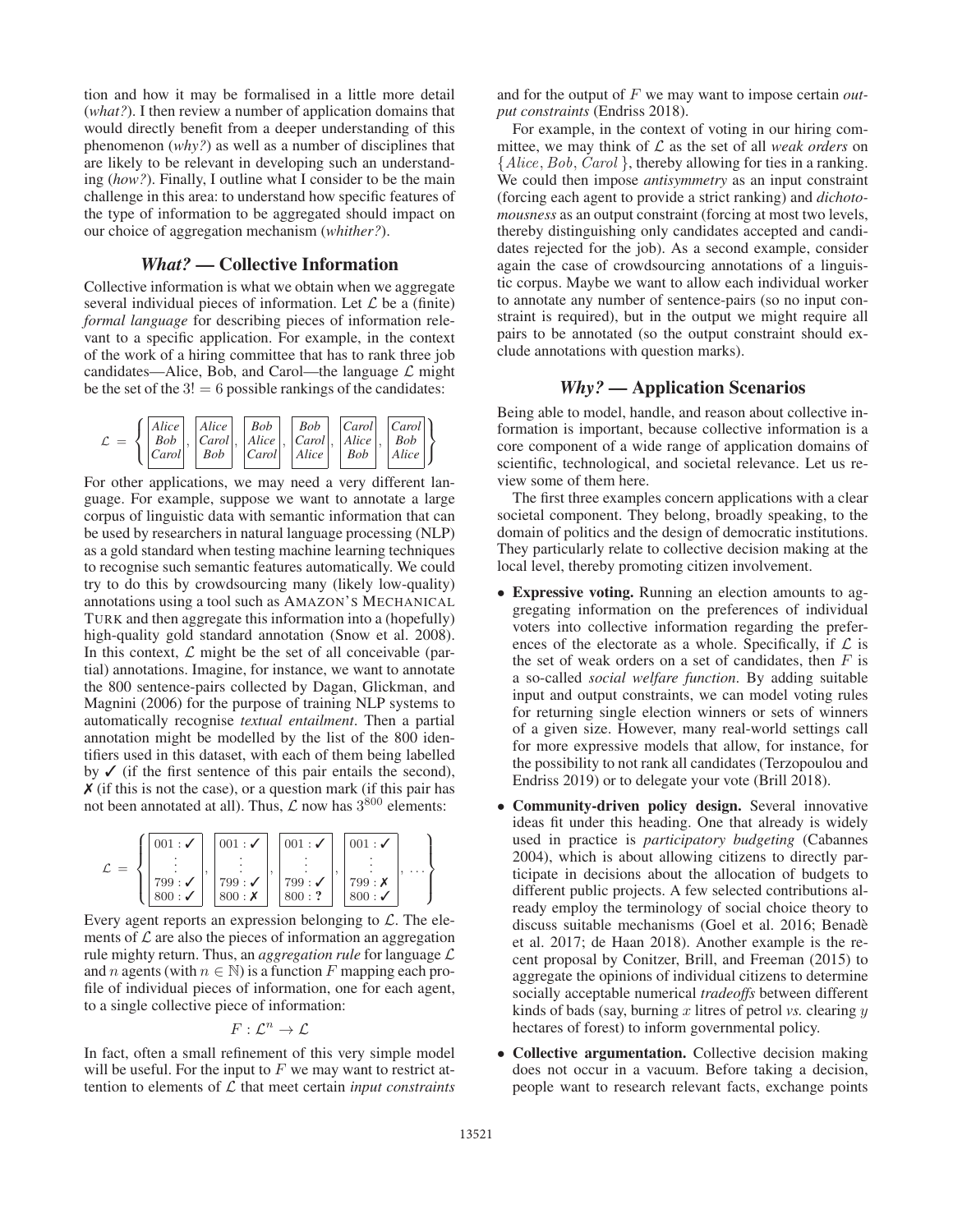of view, and debate. This can be facilitated using an online debating platform such as KIALO (www.kialo.com). Some of the research on *computational models of argument* in the AI community can provide adequate formal underpinnings for such platforms (Bodanza, Tohme, and ´ Auday 2017). Indeed, there already are several proposals for tackling specific problems in the domain of collective argumentation using methods developed in social choice theory (see, e.g., Chen and Endriss 2019).

The next three examples concern different kinds of technological uses of collective information.

- Crowd recommendation. Online recommendation services, such as TRIPADVISOR (tripadvisor.com), aggregate individual information provided in the form of reviews, e.g., of hotels or restaurants, into collective evaluations. Here,  $\mathcal L$  might be the set of all possible (incomplete) star-ratings of the restaurants in a given city. Research on this topic often focuses on probabilistic models and the use of maximum-likelihood methods to estimate an underlying ground truth, as well as on interpreting the textual feedback given by users (Ghose, Ipeirotis, and Li 2012). Issues typically studied in social choice theory, such as fairness or strategic behaviour, have received less attention to date (Pennock, Horvitz, and Giles 2000).
- Rank aggregation for information retrieval. Reputation systems used to determine the relative importance of different websites can be modelled as aggregation problems for information inherent in the link structure between such sites (Tennenholtz and Zohar 2016). The most famous example is the PAGERANK algorithm used by the GOOGLE search engine. Integrating the search results returned by several different Internet search engines is yet another example for an aggregation problem (Dwork et al. 2001).
- Peer evaluation. The advent of MOOCs raises the significant challenge of how to grade the work of vast numbers of students. Various peer grading models have been proposed, under which we have to grade a student based on the grading information each student provides on (a small subset of) the work of her peers (Caragiannis 2017). Selecting project proposals by scientists for funding or papers for publication in the proceedings of a conference, based on the reviews produced by members of the same population of scientists, is a closely related challenge. Certainly when selecting papers for large conferences, we increasingly rely on the rankings suggested by the software tools used to manage the reviews received. Thus, this is an important domain where a more principled use of technology may result in significant improvements.

The remaining examples are about helping scientists who use tools that involve various forms of collective information. This includes Cognitive Science and the Social Sciences more generally, as well as AI and Computer Science.

• Crowdsourced annotation of data. Scientists from a broad range of disciplines require large corpora of annotated data for their work. Such corpora can serve as benchmarks when testing new theories. They also are required for research that makes use of supervised machine learning (as training data). For example, linguists use crowdsourcing tools such as AMAZON'S MECHANICAL TURK to collect annotations of linguistic corpora (Snow et al. 2008). This information, consisting of individual annotations obtained from multiple workers, then needs to be turned into a *collective annotation* that accurately reflects the "wisdom of the crowd" (Endriss and Fernández 2013).

- Consensus clustering. Scientists from various disciplines need to cluster data collected in experiments, to better understand its inherent structure. Numerous algorithms for computing such a clustering have been proposed. When trying to combine the results returned by alternative algorithms, we speak of *consensus clustering* (Goder and Filkov 2008). This is yet another form of collective information, with  $\mathcal L$  representing the range of possible clusterings, e.g., in the form of equivalence relations.
- Ontology merging. Ontologies are formal descriptions of a narrowly defined domain of knowledge (e.g., medical knowledge) in a logical language. Such ontologies are useful for the development of expert systems and intelligent question answering systems. When trying to combine information from several ontologies, we once again perform aggregation. Ontology merging is a very demanding task and current research usually focuses on integrating information from just two (rather than  $n$ ) ontologies (Noy 2004), but in the future, where we can imagine larger numbers of (possibly small) ontologies being discovered dynamically on the Semantic Web, the agentcentric perspective advocated here is clearly attractive and needs to be developed further (Porello et al. 2018).

### *How?* — Contributing Disciplines

Research on all of these challenges will have to integrate domain-specific and domain-independent approaches. Regarding the former, for instance, making progress on the challenge of ontology merging requires deep insights into description logics and other Semantic Web technologies. Similarly, advancing the state of the art in expressive voting requires insights from Political Science to better understand what kind of technological innovations would in fact benefit users in practice. But at the same time there also is much that these diverse applications have in common, and a full understanding of the nature of aggregation will require us to isolate this common pattern from domain-specific aspects.

As mentioned in the introduction already, computational social choice (Brandt et al. 2016) appears to be a promising starting point for developing a methodology for analysing the domain-independent aspects of collective information. Computational social choice is itself an interdisciplinary undertaking, bringing together ideas and techniques from Philosophy, Political Science, Economics, Mathematics, Logic, Computer Science, and AI. To obtain a better understanding of collective information and to develop theoretical and practical tools for working with this concept, I expect that at least the following approaches will play a prominent role:

• Axiomatic method. When employing the axiomatic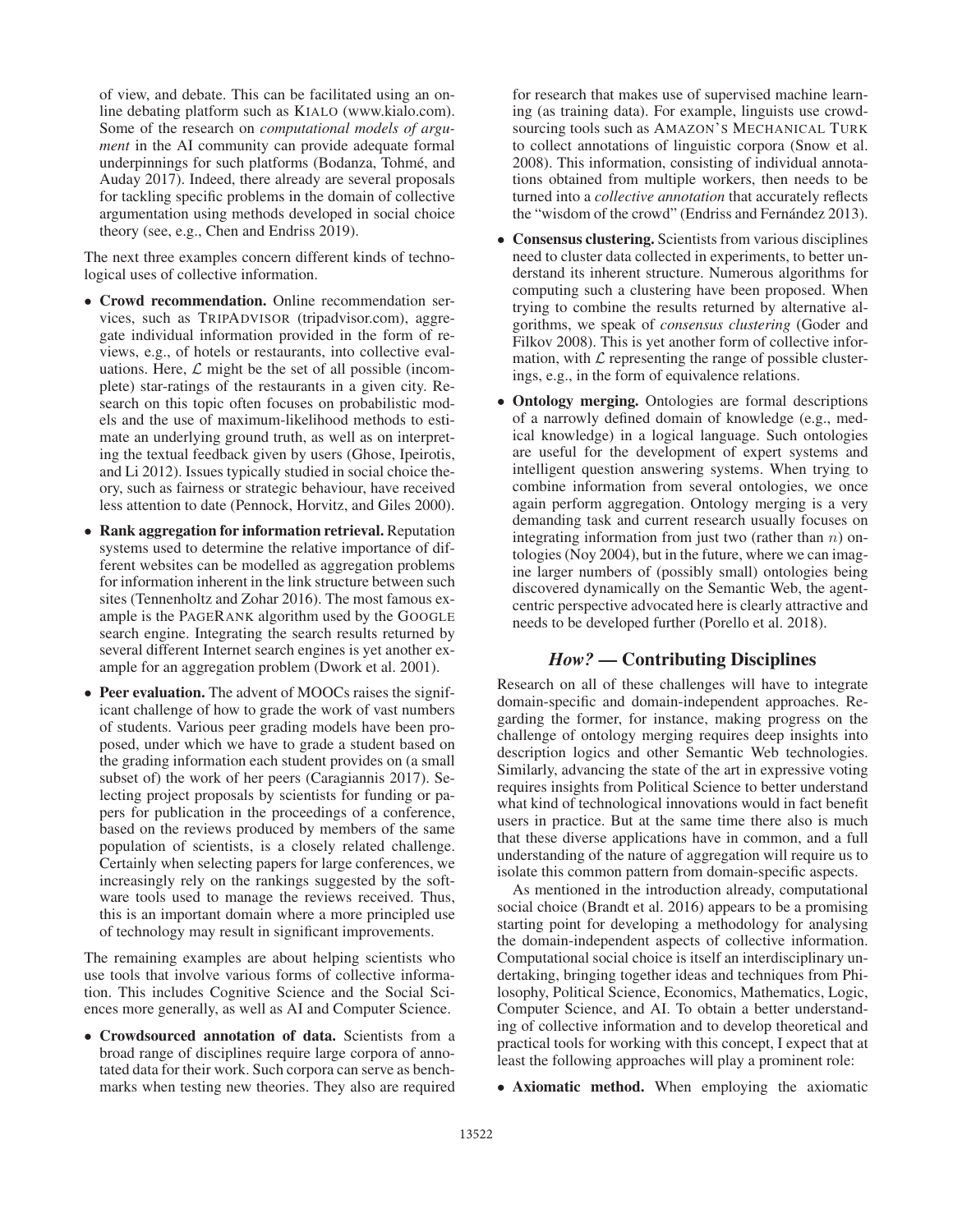method (Thomson 2001), as understood in economic theory at large and social choice theory in particular, we formulate normative desiderata of mechanisms in mathematically rigorous terms to then explore the logical consequences of these definitions. The desiderata themselves may be informed by a range of disciplines, including not only Economics, but also Political Science, Philosophy, and particularly Ethics. They often formalise certain intuitive conceptions of the notion of fairness.

- Game theory. Game theory is the study of mathematical models to analyse strategic interactions between rational agents (Leyton-Brown and Shoham 2008). Whenever we think of a source of information as an agent that has a certain degree of autonomy, we should account for the possibility that this agent may act in a strategic manner to influence the outcome of an aggregation process. Game theory is the framework of choice to analyse such effects and, where possible and desirable, to contain them.
- Probability theory and statistics. The predominant methodology in several of the application areas discussed earlier is grounded in probability theory and statistics. The basic idea is that the pieces of information supplied by individual agents can be understood as representing noisy copies of some underlying *ground truth*. Given an appropriate probabilistic model, tailored to the application at hand, we can then try to recover this ground truth by means of maximum-likelihood estimation (Raykar et al. 2010; Elkind and Slinko 2016; Xia 2019).
- Logic and automated reasoning. Logic has the potential to play a significant role in the study of collective information in more than one way. For one, logic is a natural framework in which to encode richly structured information. Indeed, arguably the most general form of aggregation that has been studied systematically in recent years is logic-based *judgment aggregation* (Grossi and Pigozzi 2014). Logic also sits at the core of an emerging research trend within computational social choice that is concerned with the use of automated reasoning tools—notably SAT solvers—to derive formal results regarding social choice mechanisms automatically (Geist and Peters 2017).
- Algorithms and complexity theory. Every mechanism for turning individual pieces into collective information ultimately is an algorithm. Thus, any such mechanism is subject to the kind of analysis of algorithms routinely carried out in Computer Science. This includes, in particular the use of complexity theory, to understand the consumption of resources required by a mechanism (Betzler et al. 2012), but also the analysis of its communication requirements (Boutilier and Rosenschein 2016).

# *Whither?* — Research Challenges

I have sketched a definition for a notion of *collective information* and argued that several important practical problems currently studied in very different fields may be classified as instances of this notion. I also have pointed out that many of the techniques currently employed to study preference aggregation in the field of computational social choice are

natural starting points for a systematic investigation of collective information. There are many interesting and likely fruitful avenues of research to pursue here, focusing either on specific approaches or specific application scenarios. But the research directions I believe to have the most potential for impact are those aimed at building new bridges *between* different application scenarios by exploring the general pattern of collective information they have in common.

The ultimate grand challenge here, it appears, is to try and understand how the specific features of the type of information at play in a given application scenario do and should influence the design of good aggregation mechanisms. For example, what changes when we move from the *structurally simple* kind of information used to represent preferences in an election or corpus annotations in a crowdsourcing experiment to the *structurally rich* kind of information required to model an ontology? Of course, very many things change, but what is it that specifically changes about the desiderata we have for our aggregation mechanism? Similarly, what changes when we move from a scenario in which every agent provides *complete* information (e.g., where everyone ranks the same candidates in an election or answers the same questions in a questionnaire) to a scenario with very *incomplete* information, such as the crowd recommendation or peer evaluation scenarios, where every agent provides information on only a tiny fraction of all of the issues at stake? I believe that developing this kind of understanding will enable us to transfer insights—and ultimately also techniques and solutions—from one application to the next, thereby advancing the state of the art in all of them. Doing so is challenging, but not impossible. For example, for *graph aggregation* there already are results of this kind, illustrating how the logical richness of the space of inputs individual agents can provide affects the possibility of designing appealing aggregation mechanisms (Endriss and Grandi 2017).

On the path towards tackling this grand challenge, there are a multitude of important and interesting research questions concerning somewhat more concrete instances of knowledge transfer between pairs of application scenarios. The basic idea is to take one technique that has been successfully applied in one scenario and explore what happens when we try to port it to another scenario. There are several examples in the literature where this approach did bear fruit. To conclude, let me just mention a handful of them: Altman and Tennenholtz (2005) have used the axiomatic method, as classically used for the analysis of voting rules, to obtain an axiomatic characterisation of PAGERANK. Kleinberg (2002) has applied the same methodology to cluster analysis. Mao, Procaccia, and Chen (2013) have experimented with voting rules originally designed for political elections to design better crowdsourcing mechanisms. Caragiannis, Krimpas, and Voudouris (2015) have used methods originally developed to understand the informational requirements of voting rules to design better peer grading mechanisms. Finally, de Haan (2018) has used insights gained through a complexity-theoretic analysis of judgment aggregation to shed new light on participatory budgeting.

I hope that these examples will inspire others to contribute to our understanding of collective information as well.